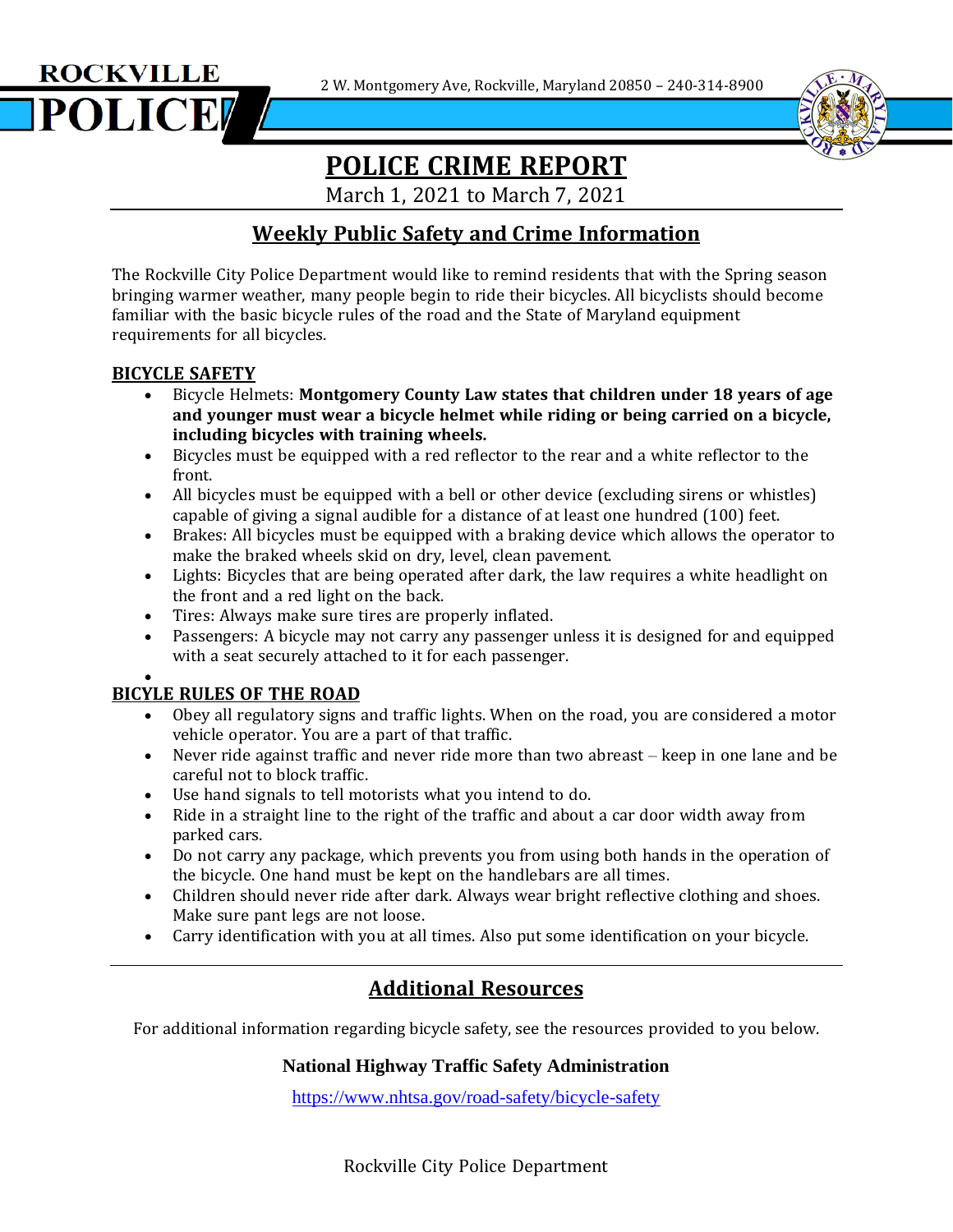*The Rockville City Police Department is committed to protecting and serving all members of the public. By* following the safety tips and resources provided above, you can help us help you by taking steps to inform *yourself on public safety issues to prevent yourself from becoming a victim.*

If you have a crime or concern to report, you can call the Rockville City Police Department at:

#### **Non-Emergency: 240-314-8900**

**Emergency: 9-1-1**

#### **IF YOU SEE SOMETHING, SAY SOMETHING!**

### **Rockville City Police Reported Incidents**

 $\overline{a}$ The Rockville City Police Department provides a weekly Crime Report of serious incidents to serve as an overview of police activity occurring within the City Limits of Rockville. Please note this summary does not include every reported incident that has occurred during this time frame. **It is to be noted that the words "arrested" and "charged" do not imply guilt.**

# **ARRESTS**

03/01/21, a male, age 21, was arrested for shoplifting following an incident that occurred in the 1800 block of Rockville Pike.

03/02/21, a male, age 31, was arrested for indecent exposure and disorderly conduct following an incident that occurred in the 100 block of Gibbs Street.

03/03/21, a male, age 58, was arrested for destruction of property and fourth degree burglary following an incident that occurred in the Unit block of Monroe Street.

03/04/21, a male, age 48, was arrested for trespassing and disorderly conduct following an incident that occurred in the Unit block of Taft Court.

## **INCIDENTS**

Unit block Maryland Avenue, the complainant reports that an unknown subject forced entry into a residential storage area and removed a bicycle between 9:00 a.m. on 02/20/21 and 9:35 a.m. on 03/01/21.

300 block Prettyman Drive, the complainant reports that an unknown subject removed identification cards and credit cards from an unsecured motor vehicle between 11:10 a.m. and 11:27 a.m. on 03/01/21.

400 block Redland Boulevard, the complainant reports that an unknown subject assaulted the complainant between 12:35 p.m. and 1:00 p.m. on 03/01/21. The suspect is described as:

H/F – Red hair- Last seen wearing: cream color jacket and blue jeans

200 block Broadwood Drive, the complainant reports that an unknown subject forced entry into and removed a motor vehicle between 9:15 p.m. on 03/01/21 and 9:00 a.m. on 03/02/21.

Rockville City Police Department